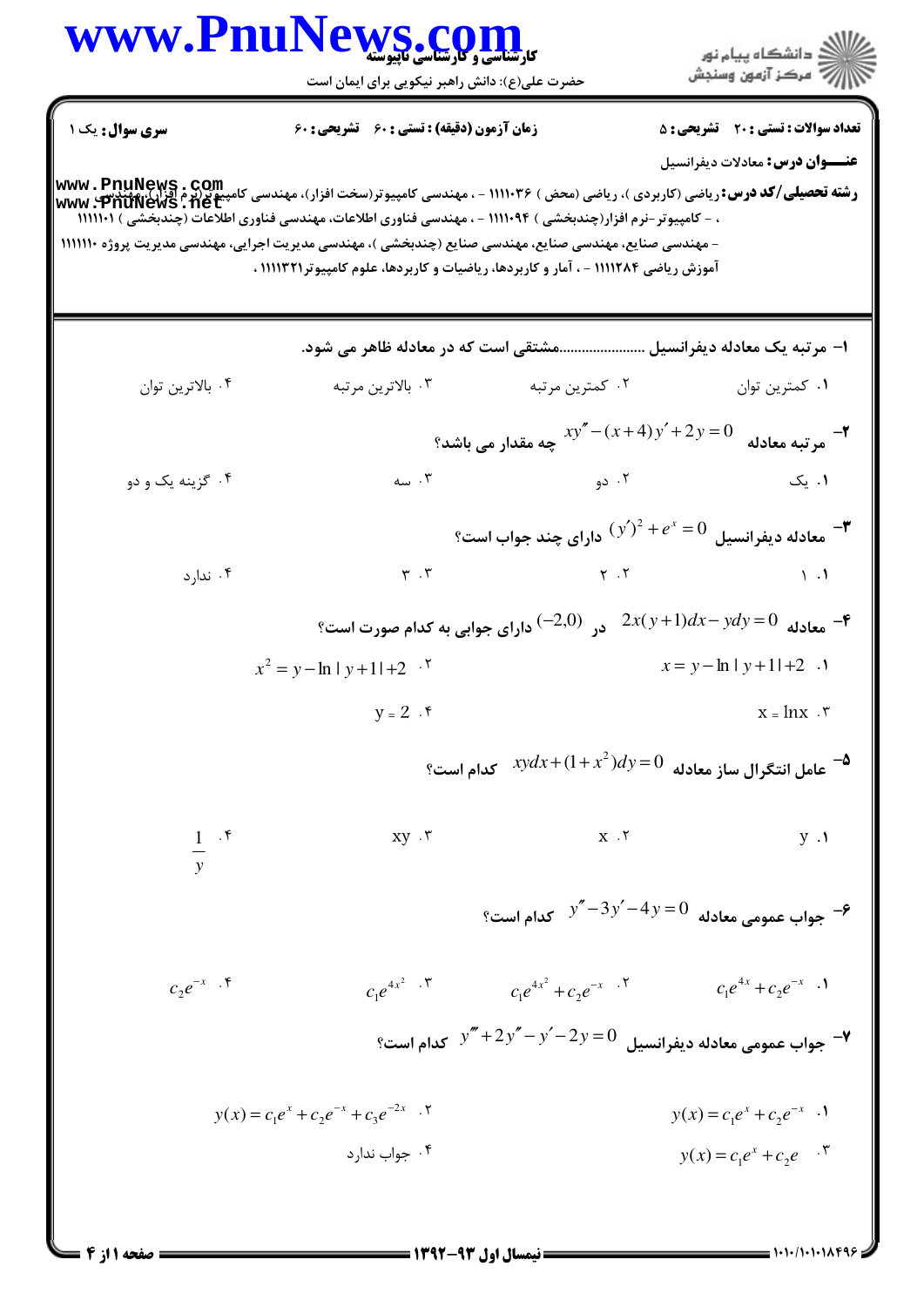## كارشناسي و كارشناسي ناپيوسته **[www.PnuNews.com](http://www.PnuNews.com)**

ے<br>کا اللہ کا استگاہ پیام نور<br>کا اللہ میکز آزمون وسنجش

حضرت علي(ع): دانش راهبر نيكويي براي ايمان است

ق脱اد ویا ہی: 1. بیلی سی 1.4  
\n
$$
WW = \text{PMDMeyg, GOM}
$$
\n
$$
WW = \text{PMDMeyg, GOM}
$$
\n
$$
WW = \text{PMDMeyg, GOM}
$$
\n
$$
WW = \text{PMDMeyg, GOM}
$$
\n
$$
W = \text{PMDMeyg, GOM}
$$
\n
$$
W = \text{PMDMeyg, GOM}
$$
\n
$$
W = \text{PMDMeyg, GOM}
$$
\n
$$
W = \text{PMDMeyg, GOM}
$$
\n
$$
W = \text{PMDMeyg, GOM}
$$
\n
$$
W = \text{PMDMeyg, GOM}
$$
\n
$$
W = \text{PMDMeyg, GOM}
$$
\n
$$
W = \text{PMDMeyg, GOM}
$$
\n
$$
W = \text{PMDMeyg, GOM}
$$
\n
$$
W = \text{PMDMeyg, GOM}
$$
\n
$$
W = \text{PMDMeyg, GOM}
$$
\n
$$
W = \text{PMDMeyg, GOM}
$$
\n
$$
W = \text{PMDMeyg, GOM}
$$
\n
$$
W = \text{PMDMeyg, GOM}
$$
\n
$$
W = \text{PMDMeyg, GOM}
$$
\n
$$
W = \text{PMDMeyg, GOM}
$$
\n
$$
W = \text{PMDMeyg, GOM}
$$
\n
$$
W = \text{PMDMeyg, GOM}
$$
\n
$$
W = \text{PMDMeyg, GOM}
$$
\n
$$
W = \text{PMDMeyg, GOM}
$$
\n
$$
W = \text{PMDMeyg, GOM}
$$
\n
$$
W = \text{PMDMeyg, GOM}
$$
\n
$$
W = \text{PMDMeyg, GOM}
$$
\n
$$
W = \text{PMDMeyg, GOM}
$$
\n
$$
W = \text{PMDMeyg, GOM}
$$
\n
$$
W = \text{PMDMeyg, GOM}
$$
\n
$$
W = \text{PMDMeyg, GOM}
$$
\n
$$
W = \text{PMDMeyg, GOM}
$$

(=<K%(%(/%(%(% نيمسال اول 1392-93 صفحه 2 از 4